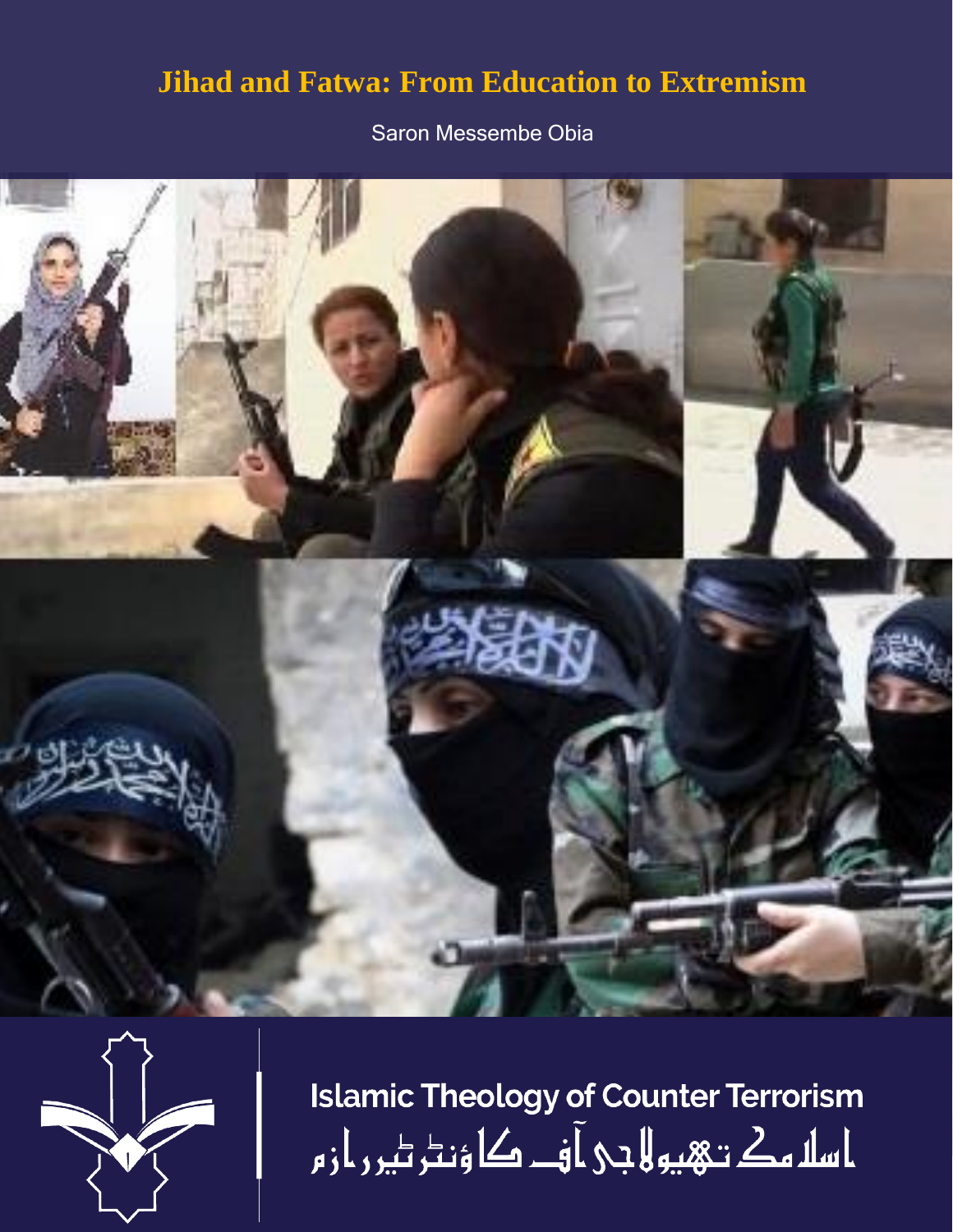Abstract~ Education is a fundamental human right, which must be respected by all. The 19<sup>th</sup> century jihad focused on education and religious values within the Sokoto Caliphate in Nigeria. The 20<sup>th</sup> century changed the dynamics from education and respect for religious norms to violent extremism through radical religious commands (fatwa). Nonetheless, Islam is a religion of peace, which advocates for unity and considers extremism a violation of the holy Quran<sup>1</sup>. Radicalization begins from childhood, through misguided teachings by religious clerics, cultural communication, and scientific explorations on jihadist torts. Thou, jihadists link deviant behaviour to totalitarian regimes and non-respect of 'sharia', extremism is evil. Islamic writings and teachings are against suicide and attacks of civilians. This paper deconstructs traditional narratives of jihad from the 19th century and points education as a major aspect for counter terrorism and extremism. The problem is not just radical command (fatwa) issued by religious clerics but taking away that ideology of hate and extremism.

#### **Introduction**

Merriam-Webster dictionary defines jihad as a holy war waged on behalf of Islam as a religious duty. Those usually engaged are called jihadist. The 'holy war' emerged in the 19<sup>th</sup> century in West Africa, with the creation of the Sokoto caliphate (in Nigeria) influencing that of Masina, Tukolor and extending to Northern Cameroon<sup>2</sup>. Jihad came as a reason to revive Islam through the creation of a Caliphate, and provide educational scholarship. For example, in 1903, the Sokoto Caliphate provided scholarships to over 250,000 pupils in 25,000 Quranic schools<sup>3</sup>. The holy war in the 19<sup>th</sup> century achieved its purpose of revival of Islam through educational scholarships.

According to Asma Barlas, jihad is mentioned 36 times in the holy Quran<sup>4</sup>. There exist different types of jihād but are not limited to: jihād of the heart and soul (jihad bin nafs / qalb) which considered as "great jihād"<sup>5</sup>which rebuke deviant behaviour by radical religious clerics; jihād of tongue and pen (jihad bil lisan) for the propagation of Islam<sup>6</sup>; jihād by hand (jihad bil yad) in relation to social injustice through political action and protest; jihad by the sword (jihad bis saif)<sup>7</sup>, practically adopted (readings and

/ITCTofficial



<sup>1</sup> The Role of religion and belief in the fight against terrorism, OSCE Conference on the role of freedom of religion and belief in a democratic society: Searching for ways to combat terrorism and extremism Baku, Azerbaijin, 10-11 October 2002

<sup>2</sup> Abdullahi, Y. (2016) Reflection on the Intellectual Legacy of the Sokoto Jihad. World Scientific News 32 (2016) 95-105 also read Smith, Mike (2016). Boko Haram. Inside Nigeria's Unholy War. London: I.B. Tauris & Co. P.32-52

<sup>3</sup> Ibid

<sup>4</sup> Jihad and Just War: A Religious Game by Saron Messembe Obia

<sup>5</sup> Asma Barlas's; Jihad, Holy War, and Terrorism: The Politics of Conflation and Denial

<sup>6</sup> Read The Evolution of Jihadi Terrorism from al-Qaeda to Daesh by Francesco Farinelli (EFD - European Foundation for Democracy) in The Evolution Of Jihadist Radicalization In Asia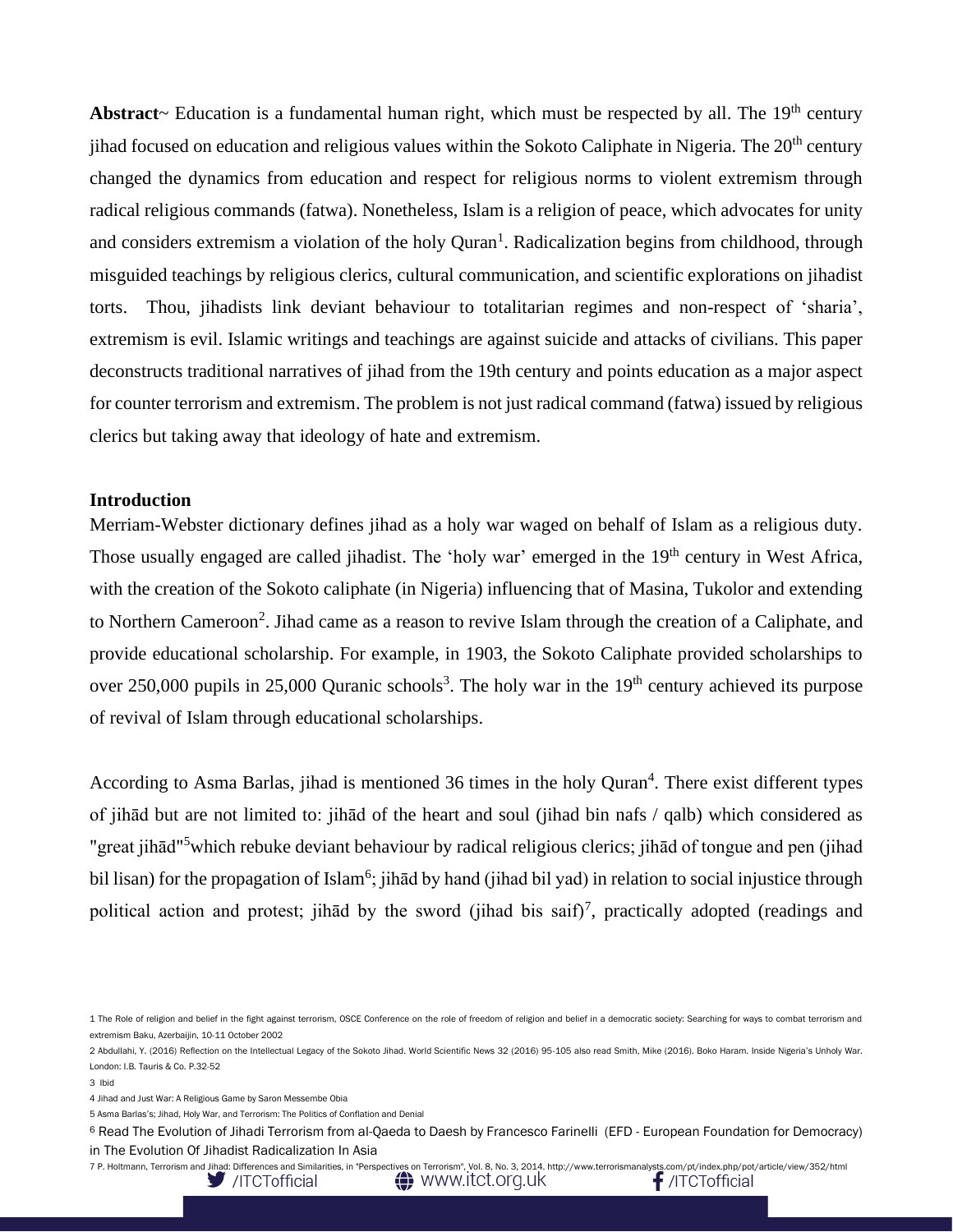interpretations of the theological content of Islam) by extremists or jihadists to justify barbaric deeds (Paolo Maggiolini, 2016).

The concept of 'jihad' has changed during the past decades with the issuing of radical Islamic commands (fatwa) by extremists or radical religious clerics, striving for Islamic caliphs, to dominate the world and crush the 'West' (western educational)<sup>8</sup>. For example, Imam Abubakar Shekau goes beyond classical Islamic criteria 'just jihad', with his radical fatwa, employing weapons of mass destruction and rejecting Islamic laws using jihad for targeted killings. They believe that traditional Islamic values must be universally adopted to defeat the encroachment of Western influence and return to the purest form of Islam. Jihadists perceive Western cultural and economic influence over pro-Western Muslim governments and the dilution of traditional Islamic law (Sharia) are all violations of the Quranic scriptures.

### **Issuing of Religious Commands (Fatwa)**

The proliferation of churches does not limit the fact that there are two leading religions; Islam and Christianity, be a Muslim or Christian, there are certain laws provided by God which should be respected. As such, the issuing of religious command (which inflict pain) by some religious clerics are critical to the core principles of Islam. The concept of Fatwa is heavily disputed in the Muslim world. The fatwa is an Islamic term for a legal opinion given by a Mufti or cleric in a situation in which Islamic norm is not clear or interpreted differently (Mah-Rukh Ali, 2015).

Fatwa should be a tool for the propagation Islam, peace and not extremism. For example; the 1979 fatwa by Iranian leader Ayatollah Khomeini relating to the death sentence of Salman Rushdie for his book 'Satanic Verses'<sup>9</sup>. The question has always been who can issue a fatwa? Religious clerics or charismatic leaders can issue a Fatwa, with no requirement or formal education. Unlike an Alim (scholar) who requires formal education, must study Islamic Fiqh and jurisprudence extensively.

Saudi extremist cleric Sheikh Mohamad al-Arefe, was the first to issue a fatwa appealing to Sunni women to present themselves for sexual Jihad in Syria. It is common in ISIS controlled areas. Their logic is that Islam is like Christianity, a missionary religion in which God's message is primordial, anything forbidden becomes "halal" in times of Jihad according to the extremists. Suicide is expressly forbidden

8 Read George W. Gawrych's JIHAD, WAR, AND TERRORISM



9 ISIS AND PROPAGANDA: HOW ISIS EXPLOITS WOMEN by Mah-Rukh Ali. Reuters Institute Fellowship Paper University of Oxford**♦ www.itct.org.uk**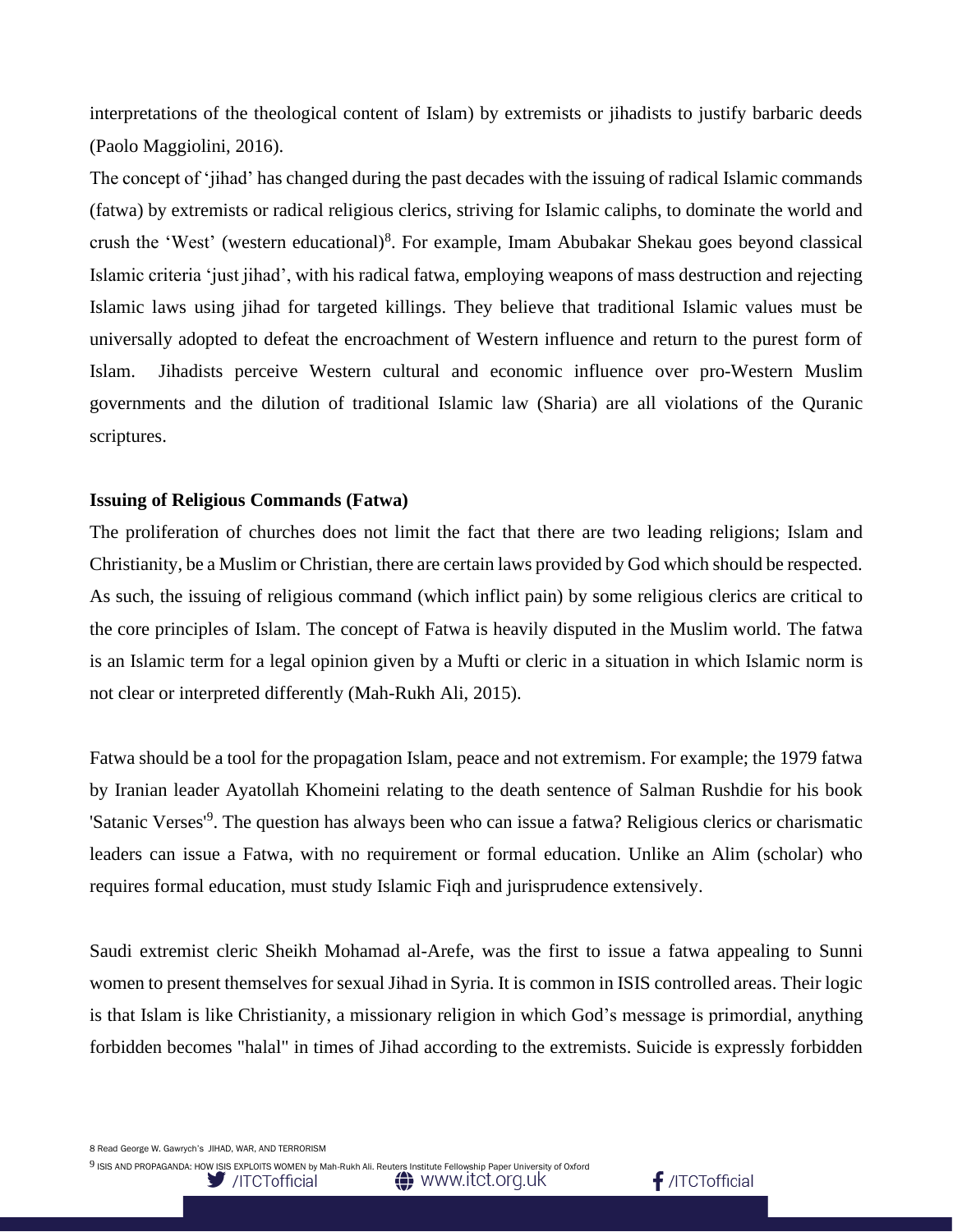in the Quran, as well as sex before marriage is not permitted. A fatwa is a major cause of contemporary warfare and jihad, following the rise of radical religious clerics advocate for war.

There exist several types of jihad; but this paper explores the radical crusade of ISIS. The 'Nikkah ul Jihad'<sup>10</sup> is a religious duty inspired by controversial Fatwa, such ordering women to offer themselves as sexual servants to Jihadists. Men are granted permission to marry a woman for a week or hours, to have "halal" sex with her in order to pursue their Jihadi mission. A survey conducted in Tunisia revealed that, most women rescued from jihadist capture zones were pregnant, some infected with certain diseases as they were expected to have sex with  $10-20$  men<sup>11</sup> (Many Muslim scholars consider "Nikkah ul Jihad" to be an act of prostitution and violation of religious principles).

## **Misinterpretation of Islamic doctrine: ISIS as case study**

ISIS, the popular acronym for the Islamic State<sup>12</sup>, is a global menace to the international order<sup>13</sup>. The rise of ISIS is as a result of the failure of major political and war strategies designed by the United States during the invasion of Iraq<sup>14</sup>. From the day in which Saddam Hussein's symbol of power and control was brought down in Iraq, criminal networks emerged. During Al-Jazeera's documentary "Enemy of Enemies", the former national security advisor of Iraq, Mowaffak Al-Rubaiein during an interview said, "United States came without knowing as to what was happening", they were unaware of the dynamics or the heritage of the power control in Iraq.

ISIS followers considered themselves as the most pure and pious Muslims and others are infidel. Those who pledge allegiance to them are considered as Muslims and all others are considered non-Muslims and a threat to ISIS. Rape is the signature tactic of the fifth wave of terrorism. This horrific characteristic is the ultimate truth of the modern warfare and terrorism<sup>15</sup>. Rape is used to infuse fear and violence in society as a weapon that may destroy the moral values of the targeted society. They use it to suppress rebellion or people conspiring against them. The ISIS abused women sexually while captivity and commit inhuman atrocities. For example, ISIS attack in the district of Sinjar where Isis fighters carried out series of rape on unmarried women and girls over eight.

14 ISIS in Pakistan: Myths and Realities by Asadullah Khan (ISSI – Institute of Strategic Studies Islamabad)

<sup>15</sup> Read, Women of the Islamic State: Manifesto and Case study drafted by the al-Khansaa Brigade, 2015







 $10$  Nikkah ul Jihad began in Tunisia, following her government's war effort against Al Qaeda-linked terrorism in the region bordering Algeria.

<sup>11</sup> Al Arabiya 20th September 2013, Tunisia says sexual jihadist girls returned home from Syria pregnant http://english.alarabiya.net/en/variety/2013/09/20/Tunisia-says-sexual-jihadist-girlsreturned-home-fromSyria-pregnant.html

<sup>12</sup> ISIS AND PROPAGANDA: HOW ISIS EXPLOITS WOMEN by Mah-Rukh Ali, Reuters Institute Fellowship Paper University of Oxford, 2015

<sup>13</sup> G. Wood, What ISIS Really Wants, The Atlantic, 2017, https://www.theatlantic.com/magazine/archive/2015/03/what-isis-really-wants/384980/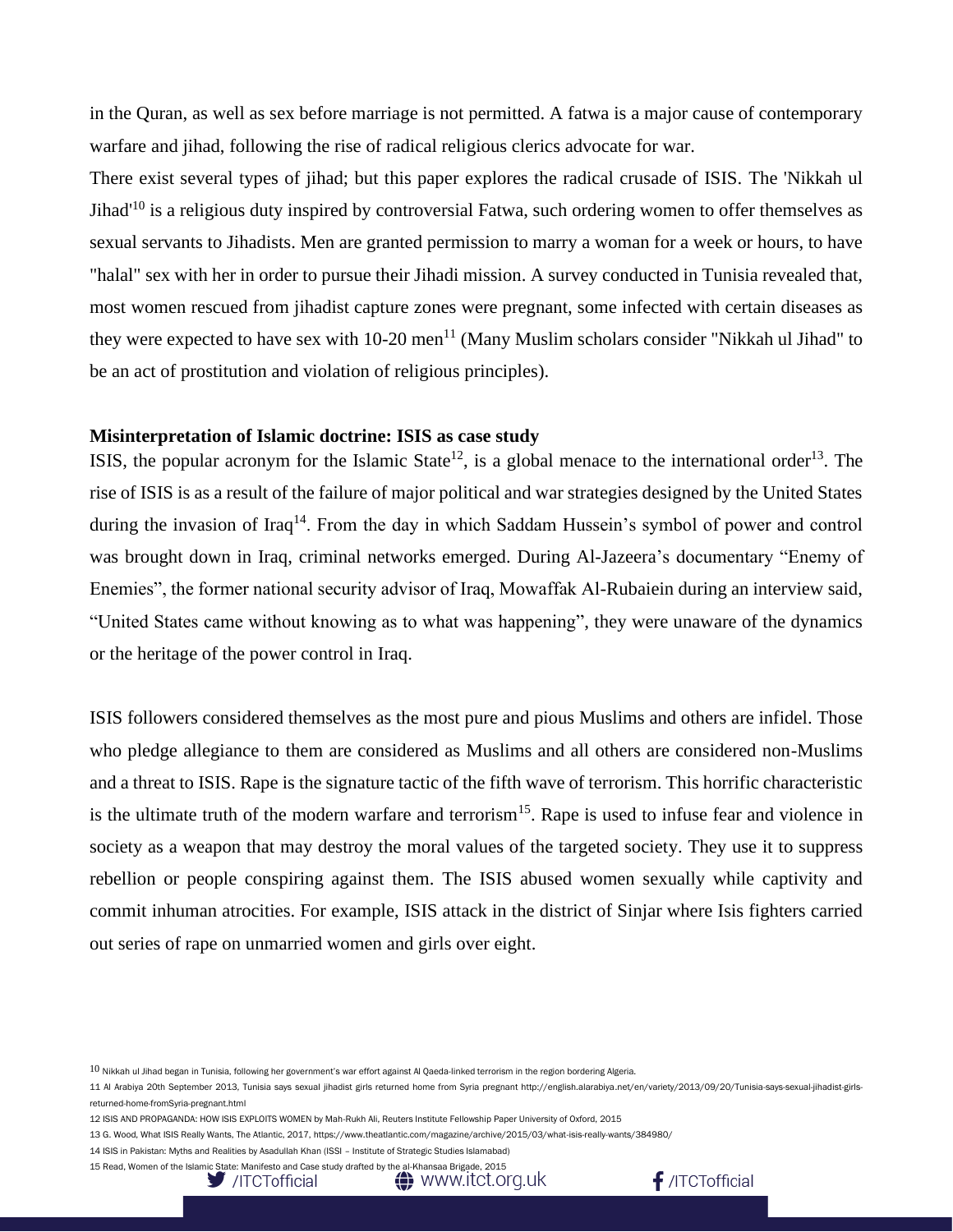In December 2014, ISIS released a pamphlet providing its followers with guidelines on how to capture, keep and sexually abuse female slaves<sup>16</sup>. Mah-Rukh Ali fellowship presentation in 2015 at Oxford University, expose some ISIS prerogatives for its followers. There include but are not limited to; Al-Sabi is a woman from among Ahl al-Harb [the people of war], al-sabi permissible [i.e., what makes it permissible to take such a woman captive] is [her] unbelief. Unbelieving [women] who were captured and brought into the abode of Islam are permissible for us, after religious leader distributes them [among us]. It is permissible to have sexual intercourse with the female captive.

Allah the almighty said: "[Successful are the believers] who guard their chastity, except from their wives or (the captives and slaves) that their right hands possess, for then they are free from blame [Quran 23:5- 6]". It is permissible to buy, sell, or give as a gift female captive or slaves, for they are considered as merely property, which can be disposed of as long as that does not infringe [the Muslim Ummah] any harm or damage. It is permissible to beat the female slave as a [form of] Darb ta'deeb [disciplinary] beating], [but] it is forbidden to [use] Darb al-takseer [literally, breaking, beating], [Darb] al-tashaffi [beating for the purpose of achieving gratification], or [Darb] al-ta'dheeb [torture beating].

Asadullah Khan has a different narrative about the fifth wave of terrorism, perceived as authoritarian, with the rise charismatic religious clerics or leadership patterns which enables strategic operations<sup>17</sup>. The charisma and knowledge are major aspects which- influence leadership and criteria to avoid conflict within the organization. For instance, Abu Bakr Al Baghdadi<sup>18</sup>, who served as a deputy under Umar Al-Baghdadi, took control over the top leadership (namely Umar Al-Baghdadi and Abu Al-Masri) were killed by the US forces. However, it was during Baghadadi's leadership that ISIS pushed by the US led coalition with the Sunni tribes and expanded into Syria during the Arab spring under the Assad regime. Baghdadi's influence as a radical preacher issued fatwa 'ethnic cleansing'. He also termed himself as a direct descendant of the Prophet Muhammad (PBUH) to strengthen his leadership rule<sup>19</sup>. Declaring himself as caliph<sup>20</sup>, attracted foreign fighters from other groups who pledged allegiance (Boko-Haram).

20 Caliphs among Muslims are perceived as political successors to Prophet Muhammad. It should be noted that, the first caliphate made of several dominion was created after Prophet Muhammad´s







<sup>16</sup> The Independent, 10th December 2014, Isis releases 'abhorrent' sex slaves pamphlet with 27 tips for militants on taking, punishing and raping female captives; http://www.independent.co.uk/news/world/middleeast/isis-releases-abhorrent-sex-slaves-pamphlet-with-27-tips-for-militants-on-taking-punishing-and-rapingfemale-captives-9915913.html 17 Jeffrey Kaplan in his 5th wave of terror and Islamist terror movements concept, the terrorist groups or organizations completely isolate themselves from society to prevent themselves from being influenced by the structural impurity present in the society, therefore they distance themselves from the society as a result and move to mountainous terrain or in far areas where access is limited. 18 Abu Bakr al-Baghdadi is Samarra cleric born in 1971, became ISIS's leader in May 2010. His crusade as the first caliph of a self-proclaimed Islamic Caliphate began on 5th July 2014 year, during a sermon in Great alNuri Mosque in Mosul, after the invasion of U.S in Iraq.

<sup>19</sup> Ibid